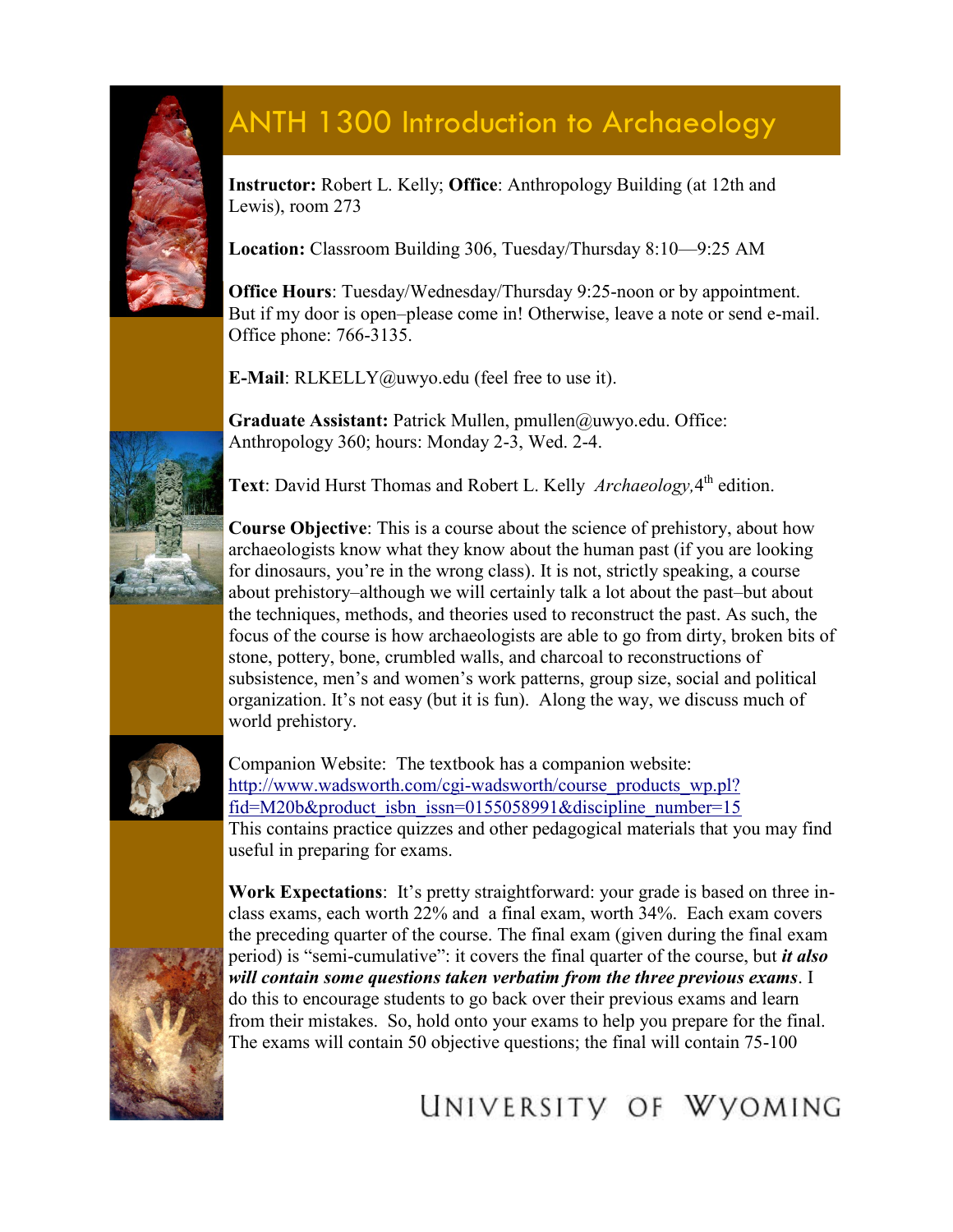questions (about 50 on new material; see below about extra credit questions on final).

A review sheet is provided before each exam. The exam is based entirely on the review sheet; if a question on the exam was not covered by the review sheet (I do make mistakes now and then) credit will be given for it. And, when exams are returned, I will provide an answer sheet. I look at questions that <75% of the class got right. In some cases I decide that there was a problem with a question and I either throw the question out or accept more than one answer (and change your scores accordingly). In other cases, I explain why I think a particular answer was correct. I will give those explanations on the answer key. After getting an exam back, a student is welcome to contest any question, *but he or she must do so in writing, sending it to the teaching assistant via e-mail*. Your numerical score on each exam is converted into a letter grade; that grade is converted into the standard 4 point scale.  $(A=4.0, A=3.7, B=3.3, B=3.0, A=3.7, B=3.3, B=3.0, A=3.7, B=3.3, B=3.0, A=3.3, B=3.0, A=3.3, B=3.0, A=3.3, B=3.0, A=3.3, B=3.0, A=3.3, B=3.0, A=3.0, A=3.0, A=3.0, B=3.0, A=3.0, B=3.0,$ B-=2.7, C+=2.3, C=2.0, C-=1.7, D=1, F=0).

**USP Requirements:** This course fulfills the USP CS (Cultural Context Social Science) and G (Global Awareness) reqruirements:

## **Cultural Context Social Sciences (CS)**

*This course fulfills the Cultural Context-Social Sciences (CS) requirement of the 2003 University Studies Program. Cultural Context-Social Sciences (CS) courses examine the diversity of human social experiences from a multi-disciplinary perspective in order to better understand the full complexity of socio-cultural systems. CS courses also provide students with an opportunity to develop skills in the social sciences, learn how to integrate information, and analyze social decision making processes.*

## **Global Awareness (G)**

*This course fulfills the Global Awareness (G) requirement of the 2003 University Studies Program. Global Awareness (G) courses strive to broaden our perspectives through the exploration of viewpoints from other societies, cultures, religions, or geopolitical regions. With an eye on both historical and contemporary experience, G courses are designed to challenge our assumptions about the ways of the world and to help us understand and embrace global cultural diversity.*

To assess these objectives the final exam will contain a number of "extra credit" questions. As extra credit they cannot hurt your final exam score, but they can help it. Answers to these questions will help assess the extent to which this course is meeting the goals of the CS and G USP requirements.

**A word about lectures:** The textbook covers a lot of material; lectures cannot cover every topic covered by the textbook. My lectures will focus on important concepts, or extended examples. Nonetheless, exams will cover the lectures and the textbook. Do not rely solely on the lectures or the textbook for exam material.

**A word about cheating:** Cheating means taking someone else's work and presenting it as your own. This includes copying from another student's exam. It will not be tolerated; minimally, you will fail the exam or I may choose to give you a failing grade in the course.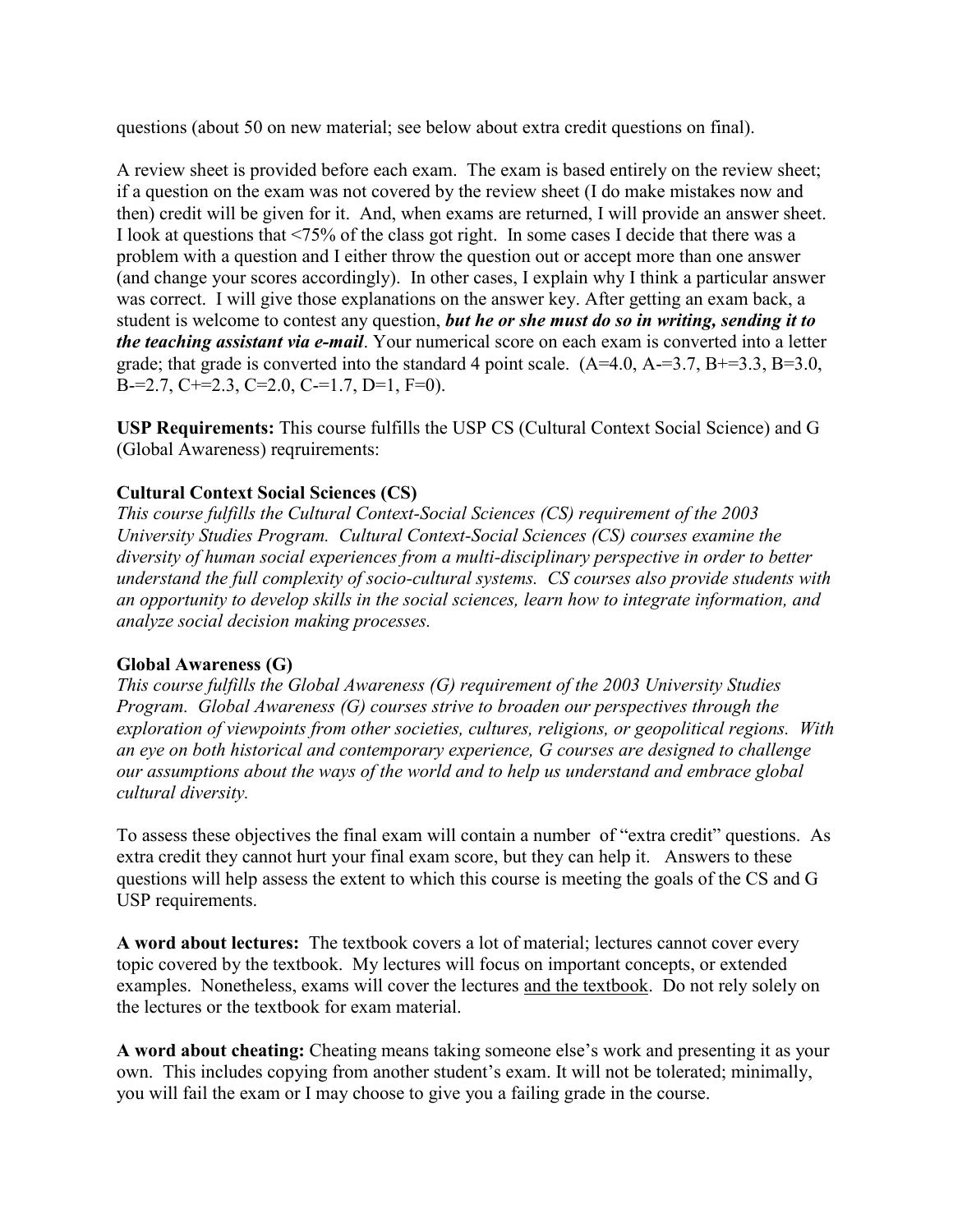**Disabled students:** If you have a physical, learning, or psychological disability and require accommodations, please let me know as soon as possible. You will need to register with, and provide documentation of your disability to: University Disability Support Services (UDSS) in SEO, room 330 Knight Hall, 766-6189, TTY: 766-3073.

**What will you learn?** the very basics of archaeological survey, excavation, and the analysis of material culture. You will understand the concept of sampling, an archaeological perspective on the past–one that focuses on long-term processes, and the nature of inference; the laws that govern archaeology; how prehistory and archaeological techniques are of value to modern issues. You will not, however, be qualified to excavate archaeological sites.

**Attendance:** You are paying the tuition, so it's your choice. Note that students who attend lectures always do better on exams than those who do not.

**Courteous Behavior:** Do not leave until the professor dismisses class; clear an early departure with me as you come into class. Please turn off all cell phones; please move to the center of a row so that those coming in late do not have to step over you. **On exam days, I insist that students do not wear hats, and do not operate cell phones or other electronic devices.** 

**Missed Exams:** Exam Make-up Policy. I can be very understanding if you let me know in advance that you have a conflict; if you will have two or more exams on the same day, I can be accommodating. I realize that weather is sometimes a problem and some of you have small children, or cars with bad batteries, or you might bag an elk on the day of an exam. Still, I do not give make-up exams once the exam has been returned to the class; and I will return exams as quickly as possible.

**Disclaimer:** I will do my best to stick to this syllabus; if changes have to be made due to



Betatakin, 13th century ancestral pueblo ruin in northern Arizona.